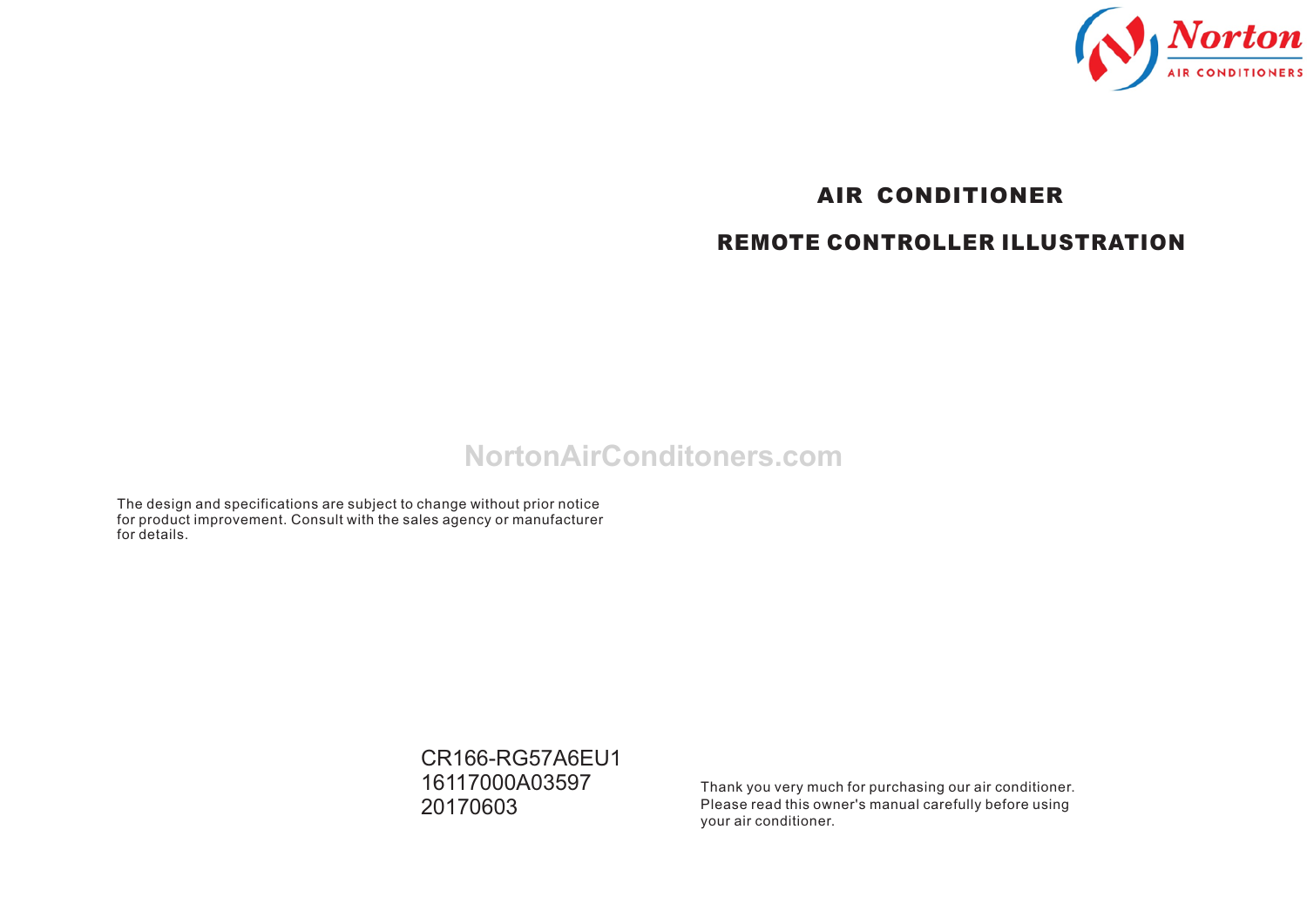## *CONTENTS*

|  | Signal Receiving<br>Range | 8m                |
|--|---------------------------|-------------------|
|  | Environment               | $23^{\circ}$ F~   |
|  |                           |                   |
|  |                           |                   |
|  |                           |                   |
|  |                           | <b>AUT</b><br>COC |
|  |                           | DRY<br>HEA        |
|  |                           | FAN               |
|  |                           |                   |

## *Remote Controller Specifications*

| <b>Model</b>              | RG57A6/BGEFU1                           |
|---------------------------|-----------------------------------------|
| <b>Rated Voltage</b>      | 3.0V(Dry batteries R03/LR03 $\times$ 2) |
| Signal Receiving<br>Range | 8m                                      |
| Environment               | $23^{\circ}$ F~140 $^{\circ}$ F         |



2

- Buttons design is based on typical model and might be slightly different from the actual one you purchased, the actual shape shall prevail.
- All the functions described are accomplished by the unit. If the unit has no this feature, there is no corresponding operation happened when press the relative button on the remote controller.
- button on the remote controller.<br>When there are wide differences between "Remote controller Illustration" and When there are wide differences between "Remote controller Illustration" and<br>"USER'S MANUAL" on function description, the description of "USER'S MANUAL" shall prevail.

 $\mathbf 0$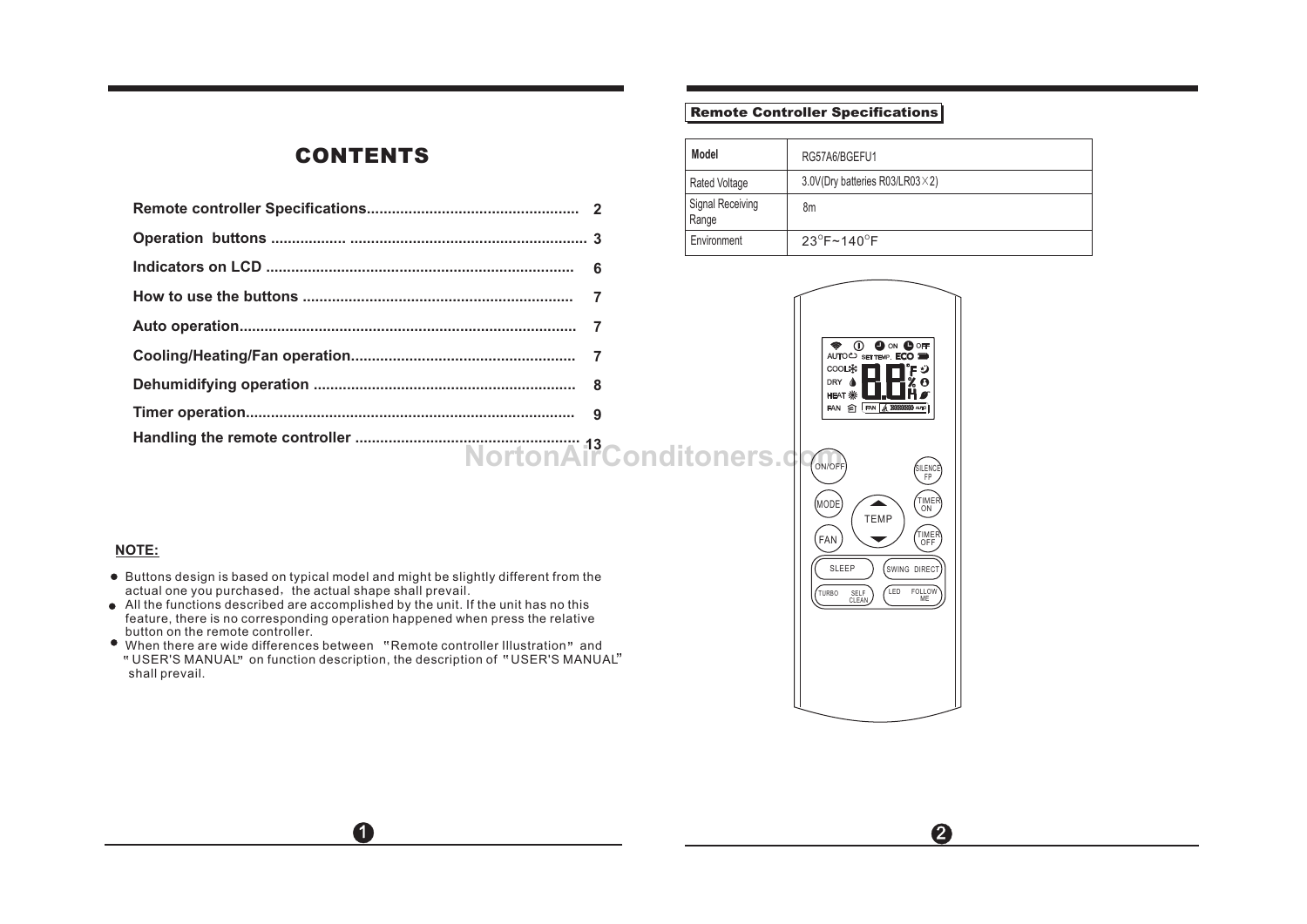#### *Operation of buttons*



#### $\bullet$ **ON/OFF Button**

This button turns the air conditioner ON and OFF.

#### 6 **MODE Button**

 Press this button to modify the air conditioner mode in a sequence of following:

 $\rightarrow$  AUTO  $\rightarrow$  COOL  $\rightarrow$  DRY  $\rightarrow$  HEAT  $\rightarrow$  FAN L

*NOTE*:*Please do not select HEAT mode if the machine you purchased is cooling only type. Heat mode is not supported by the cooling only appliance.*

#### $\Omega$ **FAN Button**

Used to select the fan speed in four steps:

 $2 + \frac{(\text{MODE})}{(\text{N})}$   $(2 + \frac{(\text{MDE})}{(\text{N})})$  TIMER<br>AUTO or DRY mode.  $2 + \frac{(\text{MODE})}{(\text{N})}$   $(2 + \frac{(\text{MODE})}{(\text{N})})$  $\overline{O}$  **NOTE:** You can not switch the fan speed in  $\overline{O}$  (MODE)  $\overline{O}$  (TIMER  $\overline{O}$  **NOTE:** You can not switch the fan speed in

- 4) CONTROLLER SURVERS (11) CONTROLLER MAINTAIN CONTROLLER MAINTAIN CONTROLLER MAINTAIN CONTROLLER MAIN CONTROLLER MAIN CONTROLLER MAIN CONTROLLER (12) and save energy. This function is available
	-

**NOTE:** *While the unit is running under SLEEP mode, it would be cancelled if MODE, FAN SPEED or ON/OFF button is pressed.*

#### 5 **TURBO Button**

Active/Disable Turbo function. Turbo function enables the unit to reach the preset temperature at cooling or heating operation in the shortest time(if the indoor unit does not support this function, there is no corresponding operation happened when pressing this button.)

#### **SELF CLEAN Button** 6

Active/Disable Self Clean function. Under SELF CLEAN mode, the air conditioner will automatically clean and dry the Evaporator and keep it as fresh for the next operation.

 $\overline{3}$   $\overline{4}$ 

## *Operation of buttons*



#### **D** UP Button(  $\rightarrow$  )

Push this button to increase the indoor temperature setting in 1°F increments to 86°F.

#### **DOWN Button(**  $\rightarrow$  )

Push this button to decrease the indoor temperature setting in 1°F increments to 62°F. **NOTE:** Temperature contol is not available in Fan mode.

*NOTE:* Press and hold *UP* and *DOWN* buttons together for 3 seconds will alternate the temperature display between the  $^{\circ}$ C &  $^{\circ}$ F scale.

#### 8 **SILENCE/FP Button**

- Active/Disable SILLIVCL function. If pushing<br>more than 2 seconds, the 'FP' function will Active/Disable SILENCE function. If pushing be activated, pushing more than 2 seconds again to disable.
- When the Silence function is activated, the compressor will operate at low frequency and the indoor unit will bring faint breeze, which will reduce the noise to the lowest level and create a quiet and comfortable room for you. Due to low frequency operation of compressor, it may result in insufficient cooling and heating capacity.
- at a setting temperature of 46 F. I ne display<br>window of indoor unit will display 'FP' .Press FAN SPEED, UP or DOWN \<br>will cancel the 'FP' function. cooling and nealing capacity.<br>The <sup>t</sup>FP' function can only be activated during the heating operation(only when the setting mode is HEAT). The unit will operate at a setting temperature of 46 $\mathrm{^{\circ}F}.$  The display the buttons of ON/OFF, SLEEP, FP, MODE, FAN SPEED, UP or DOWN while operating

#### **TIMER ON Button**  9

Press this button to initiate the auto-on time sequence. Each press will increase the auto-timed setting in 30 minutes increments. When the setting time displays 10.0, each press will increase the autotimed setting 60 minutes increments. To cancel the auto-timed program, simply adjust the auto-on time to 0.0.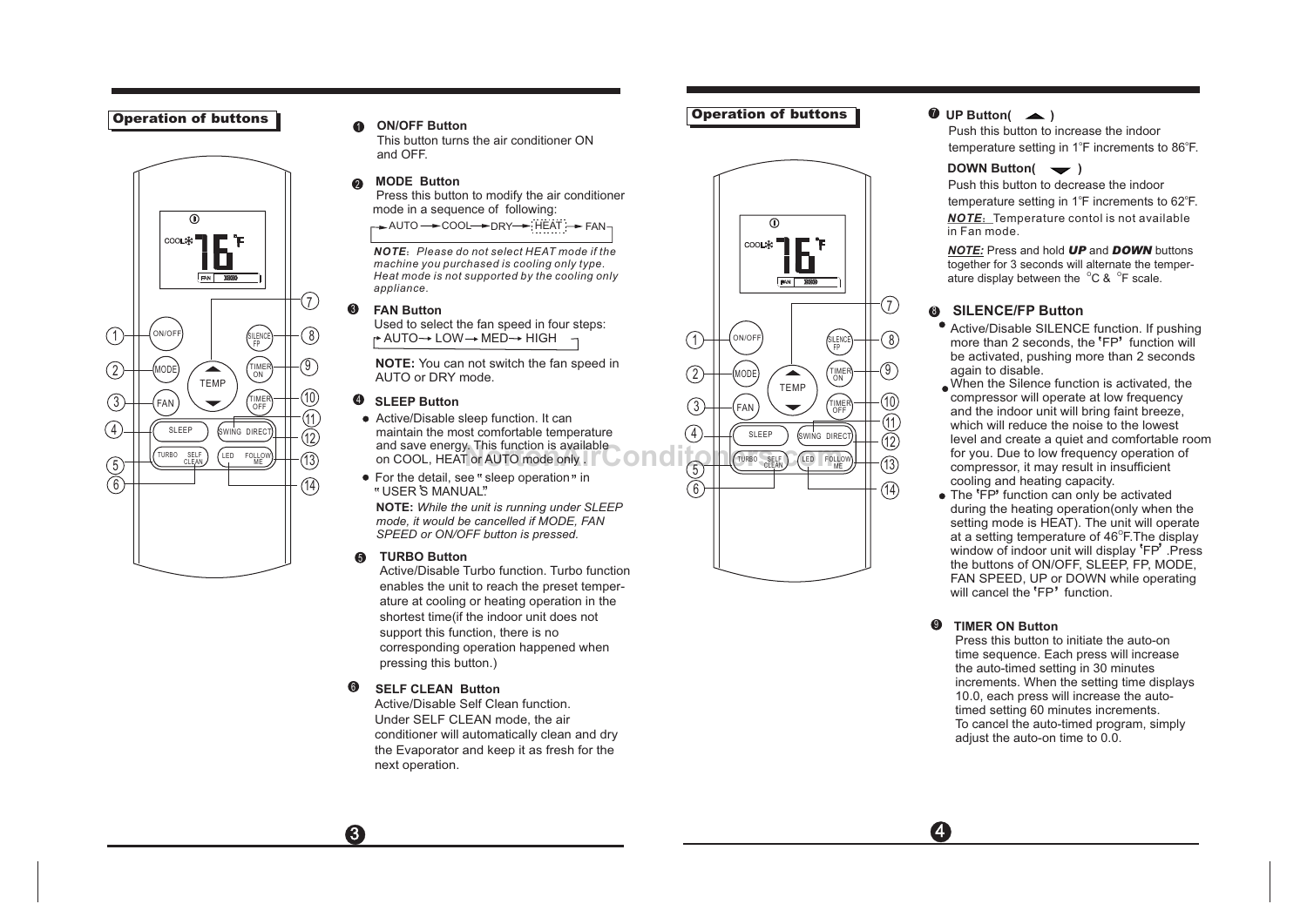#### *Operation of buttons*



#### $\n *W*$  **TIMER OFF Button**

Press this button to initiate the auto-off time sequence. Each press will increase the auto -timed setting in 30 minutes increments. When the setting time displays 10.0, each press will increase the auto-timed setting 60 minutes increments. To cancel the autotimed program, simply adjust the auto-off time to 0.0

#### $\mathbf 0$  **SWING Button**

Used to stop or start horizontal louver auto swing feature.

#### 12  **DIRECT Button**

Used to change the louver movement and set the desired up/down air flow direction. The louver changes  $6^{\circ}$  in angle for each press.

#### 13 **FOLLOW ME Button**

Push this button to initiate the Follow Me feature, the remote display is actual tenuite, the remote display is actual temperature at its location. The remote **CONDITONETS.COM** control will send this signal to the air

 $\overline{5}$  6

conditioner every 3 minutes interval until press the Follow Me button again. The air conditioner will cancel the Follow Me feature automatically if it does not receive the signal during any 7 minutes interval.

#### 14 **LED Button**

Disable/Active indoor screen Display. When pushing the button, the indoor screen display is cleared, press it again to light the display.

## *Indicators on LCD*

Information are displayed when the remote controller is powered up.



| AUTO む                      | coor 米                                                                       |            | DRY A          |  |  |  |
|-----------------------------|------------------------------------------------------------------------------|------------|----------------|--|--|--|
|                             | <b>FAN</b>                                                                   | জ          |                |  |  |  |
| Ç                           | Displayed when data transmitted.                                             |            |                |  |  |  |
| $\mathbb O$                 | Displayed when remote controller is ON.                                      |            |                |  |  |  |
| ∍                           | Battery display(low battery detection)                                       |            |                |  |  |  |
| <b>ECO</b>                  | Not available for this unit                                                  |            |                |  |  |  |
| $\blacksquare$ on           | Displayed when TIMER ON time is set.                                         |            |                |  |  |  |
| <b>D</b> OFF                | Displayed when TIMER OFF time is set.                                        |            |                |  |  |  |
| H Hä                        | Show set temperature or room<br>temperature, or time under TIMER<br>setting. |            |                |  |  |  |
| Ü                           | Displayed in Sleep Mode operation.                                           |            |                |  |  |  |
| 0                           | Indicated that the air conditioner is<br>operating in Follow me mode         |            |                |  |  |  |
|                             | Not available for this unit                                                  |            |                |  |  |  |
| á                           | Not available for this unit                                                  |            |                |  |  |  |
| <b>Fan speed indication</b> |                                                                              |            |                |  |  |  |
| FAN                         | »                                                                            | Low speed  |                |  |  |  |
| <b>FAN</b>                  | $\langle$                                                                    |            | Medium speed   |  |  |  |
| <b>FAN</b>                  | 111111111                                                                    | High speed |                |  |  |  |
| <b>FAN</b>                  | AUTO                                                                         |            | Auto fan speed |  |  |  |

*Mode display*

#### **Note:**

*of clear presentation. But during the actual operation only the relative functional signs are shown on the display window. All indicators shown in the figure are for the purpose*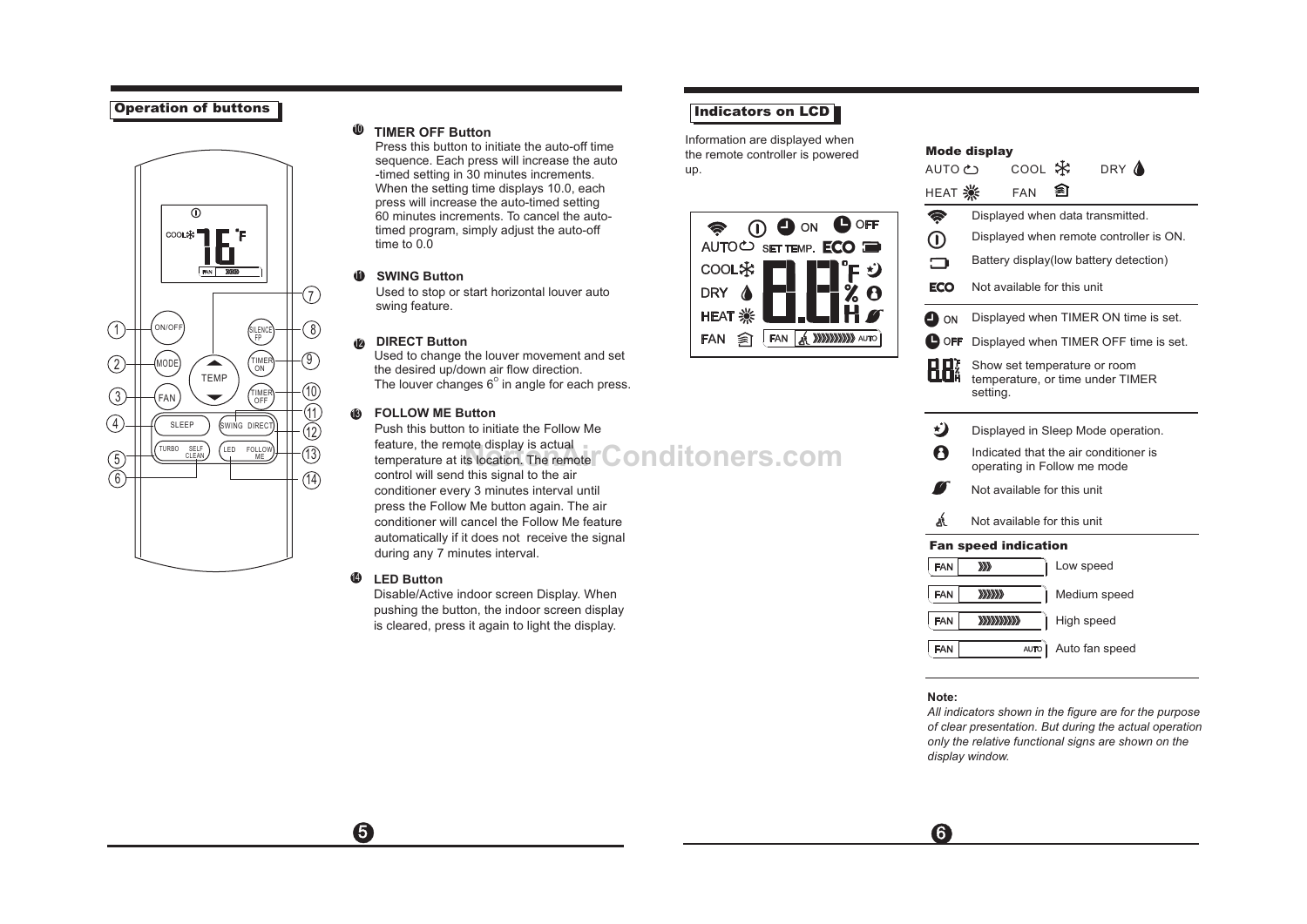#### *How to use the buttons*





#### *Auto operation*

Ensure the unit is plugged in and power is available. The OPERATION indicator on the display panel of the indoor unit starts flashing. 1. Press the **MODE** button to select Auto.

- 2. Press the **UP/DOWN** button to set the desired temperature. The temperature can be set within a range of  $62^{\circ}F - 86^{\circ}F$  in  $1^{\circ}F$ increments.
- 3. Press the **ON/OFF**button to start the air conditioner.

#### *NOTE*

- *1. In the Auto mode, the air conditioner can logically choose the mode of Cooling, Fan, and Heating by sensing the difference between the actual ambient room temperature and the setting temperature on the remote controller.*
- SLEEP (SWING DIRECT) | 2. In the Auto mode, you can not switch the fan speed. |  $|$  ((SLEEP) (SWING DIRECT)  *It has already been automatically controlled.*
	- *3. If the Auto mode is not comfortable for you , the desired mode can be selected manually.*

#### *Cooling /Heating/Fan operation*

Ensure the unit is plugged in and power is available.

- 1. Press the **MODE** button to select COOL, HEAT(cooling & heating models only) or FAN mode.
- 2. Press the **UP/DOWN** buttons to set the desired temperature. The temperature can be set within a range of  $62^{\circ}F \sim 86^{\circ}F$  in  $1^{\circ}F$ increments.
- 3. Press the **FAN** button to select the fan speed in four steps- Auto, Low, Med, or High.
- 4. Press the **ON/OFF** button to start the air conditioner.

#### *NOTE*

 *In the FAN mode, the setting temperature is not displayed in the remote controller and you are not able to control the room temperature either. In this case, only step 1, 3 and 4 may be performed.*

 $7$  8

## *How to use the buttons*



#### *Dehumidifying operation*

Ensure the unit is plugged in and power is available. The OPERATION indicator on the display panel of the indoor unit starts flashing. 1. Press the **MODE** button to select DRY mode.

- 2. Press the **UP/DOWN** buttons to set the desired temperature. The temperature can be set within a range of  $62^{\circ}$  F  $\sim$   $86^{\circ}$ F in 1<sup>°</sup>F increments.
- 3. Press the **ON/OFF** button to start the air conditioner.

#### *NOTE*

 *In the Dehumidifying mode, you can not switch the fan speed. It has already been automatically controlled.*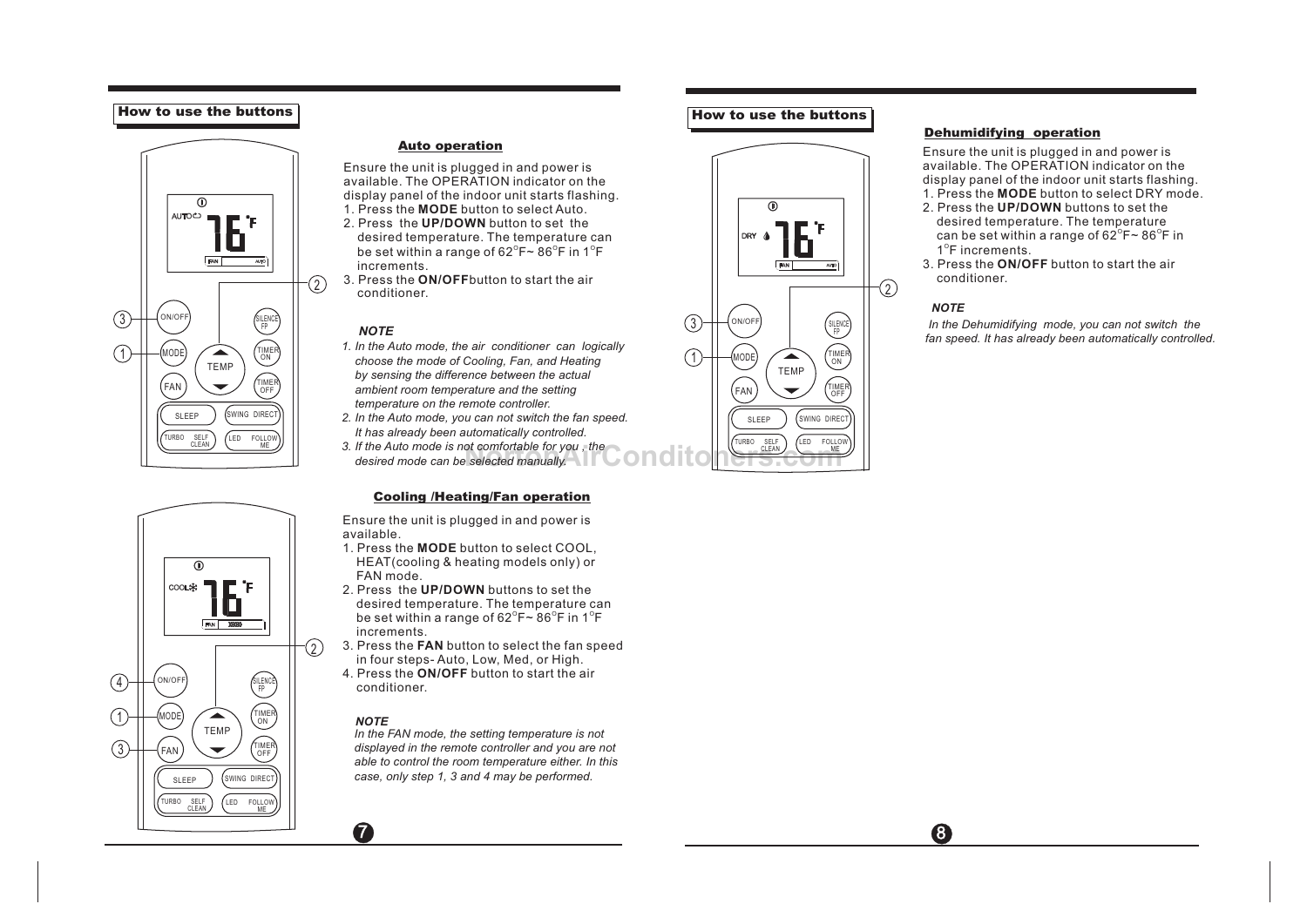

#### *Timer operation*

Press the TIMER ON button can set the auto-on time of the unit. Press the TIMER OFF button can set the auto-off time of the unit.

#### **To set the Auto-on time.**

- 1. Press the TIMER ON button. The remote controller shows TIMER ON, the last Auto-on setting time and the signal "H" will be shown on the LCD display area. Now it is ready to reset the Auto-on time to START the operation.
- 2. Push the TIMER ON button again to set desired Auto-on time. Each time you press the button, the time increases by half an hour between 0 and 10 hours and by one hour between 10 and 24 hours.
- 3. After setting the TIMER ON ,there will be a one second delay before the remote controller transmits the signal to the air conditioner. Then, after approximately another 2 seconds, the signal "h" will disappear and the set temperature will re-appear on the LCD display window.

#### **To set the Auto-off time.**

- 1. Press the TIMER OFF button. The remote controller shows TIMER OFF, the last Auto-off setting time and the signal "H" will be shown on the LCD display area. Now it is ready to reset the Auto-off time to stop the operation.
- 2. Push the TIMER OFF button again to set desired Auto-off time. Each time you press the button, the time increases by half an hour between 0 and 10 hours and by one hour between 10 and 24 hours.
- 3. After setting the TIMER OFF ,there will be a one second delay before the remote controller transmits the signal to the air conditioner. Then, after approximately another 2 seconds, the signal "H " will disappear and the set temperature will re-appear on the LCD display window.

## **A** CAUTION

 When you select the timer operation, the remote controller automatically transmits the timer signal to the indoor unit for the specified time. Therefore, keep the remote controller in a location where it can transmit the signal to the indoor unit properly.

 The effective operation time set by the remote controller for the timer function is limited to the following settings: 0.5, 1.0, 1.5, 2.0, 2.5, 3.0, 3.5, 4.0, 4.5, 5.0, 5.5, 6.0, 6.5, 7.0, 7.5, 8.0, 8.5, 9.0, 9.5, 10, 11, 12, 13, 14, 15,16,17, 18, 19, 20, 21, 22, 23 and 24.

# *Example of timer setting*



Set



#### **(Auto-on Operation) TIMER ON**

The TIMER ON feature is useful when you want the unit to turn on automatically before you return home. The air conditioner will automatically start operating at the set time.

## **Example:**

To start the air conditioner in 6 hours.

- 1. Press the TIMER ON button, the last setting of starting operation time and the signal "H" will show on the display area.
- 2. Press the TIMER ON button to display "6.0H " on the TIMER ON display of the remote controller.
- 3. Wait for 3 seconds and the digital display area will show the temperature again. The "TIMER ON" indicator remains on and this function is activated.

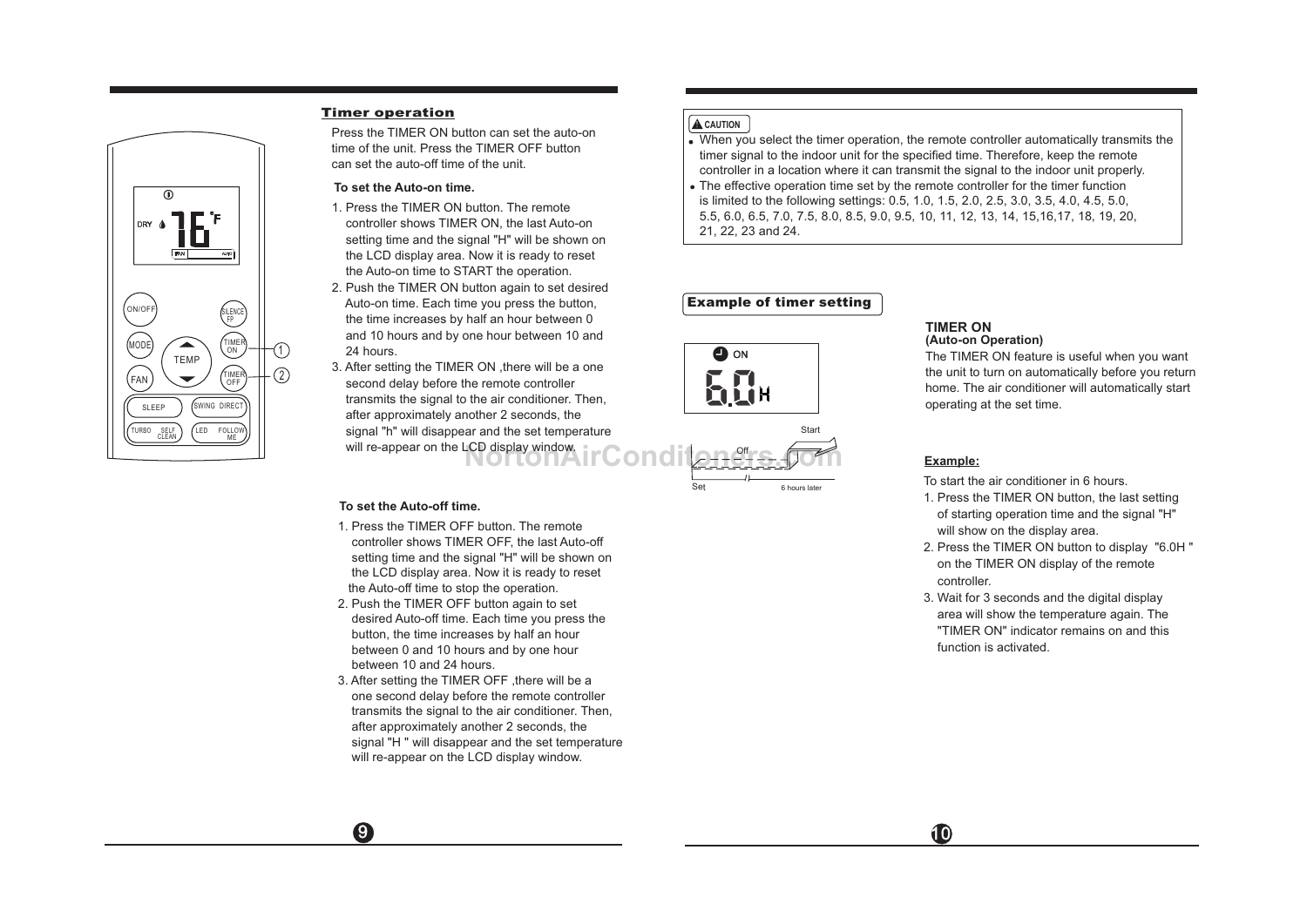



#### **(Auto-off Operation) TIMER OFF**

The TIMER OFF feature is useful when you want the unit to turn off automatically after you go to bed. The air conditioner will stop automatically at the set time.

#### **Example:**

- To stop the air conditioner in 10 hours.
- 1. Press the TIMER OFF button, the last setting of stopping operation time and the signal "H" will show on the display area.
- 2. Press the TIMER OFF button to display "10H " on the TIMER OFF display of the remote controller.
- 3. Wait for 3 seconds and the digital display area will show the temperature again. The "TIMER OFF" indicator remains on and this function is activated.





2 hours later after setting 5 hours later after setting

TIMER  $ON \rightarrow TIMER$  OFF (Off  $\rightarrow$  Start  $\rightarrow$  Stop operation) This feature is useful when you want to start the air conditioner before you wake up and stop it after you leave the house.

#### **Example:**

To start the air conditioner 2 hours after setting, and stop it 5 hours after setting.

- 1. Press the TIMER ON button.
- 2. Press the TIMER ON button again to display 2.0H on the TIMER ON display.
- 3. Press the TIMER OFF button.
- 4. Press the TIMER OFF button again to display 5.0H on the TIMER OFF display .
- 5. Wait for 3 seconds and the digital display area will show the temperature again. The "TIMER ON & TIMER OFF" indicator remains on and this function is activated.



# TIMER OFF → TIMER ON **NortonAirConditoners.com**

(On  $\rightarrow$  Stop  $\rightarrow$  Start operation) This feature is useful when you want to stop the air conditioner after you go to bed, and start it again in the morning when you wake up or when you return home.

## **Example:**

To stop the air conditioner 2 hours after setting and start it again 10 hours after setting.

- 1. Press the TIMER OFF button.
- 2. Press the TIMER OFF button again to display 2.0H on the TIMER OFF display.
- 3. Press the TIMER ON button.
- 4. Press the TIMER ON button again to display 10H on the TIMER ON display .
- 5. Wait for 3 seconds and the digital display area will show the temperature again. The "TIMER ON OFF" indicator remains on and this function is activated.